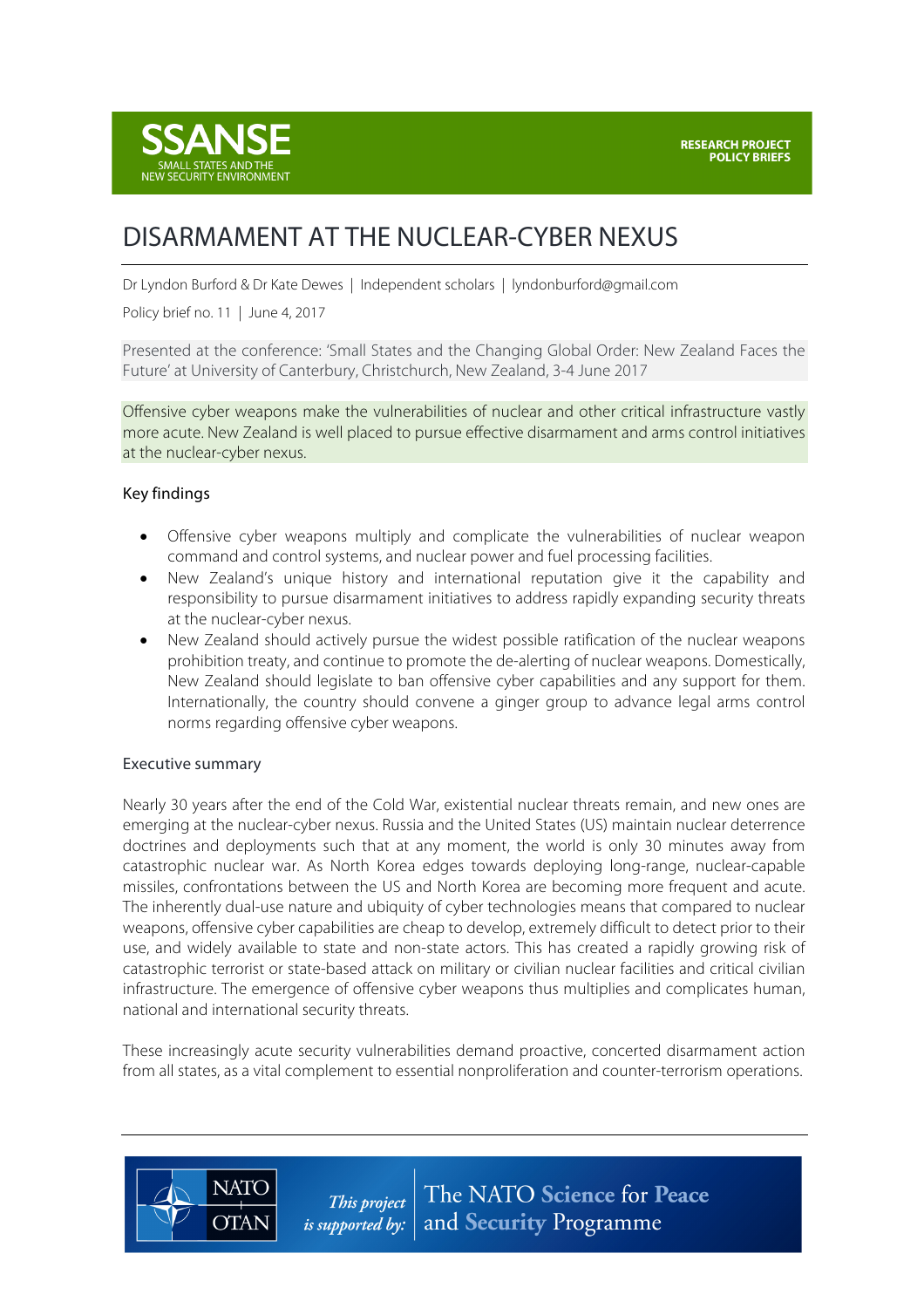#### New Zealand's vital interest in nuclear-cyber disarmament

Small states such as New Zealand have a vital interest in the maintenance of a strong, rules-based international security system. In the cyber and nuclear realms, meanwhile, all states have an interest in ensuring terrorists and governments cannot conduct successful attacks, and that interstate conflict is prevented. The New Zealand Nuclear Free Zone, Disarmament and Arms Control Act 1987 is the foundation of the country's reputation for developing constructive, principled and independent disarmament policies in pursuit of these interests. The Act seeks "to promote and encourage an active and effective contribution by New Zealand to the essential process of disarmament and international arms control." This reputation has served the country well, including by assisting its election to the UN Security Council for the 1993-94 and 2015-16 terms.

This policy brief recommends six disarmament initiatives that New Zealand should undertake—four in the nuclear sphere, and two in the cyber sphere. These are designed to help protect New Zealand's vital security interests, fulfil its international obligations, and maintain its reputation as a constructive, independent actor. First, however, to ensure that the government affords a level of priority to nuclearcyber risks commensurate with the critical security threat they pose, it should restore the ministerial portfolio for disarmament and arms control, disestablished in 2011.<sup>1</sup>

#### Recommendations

#### A. Nuclear weapons

**NATO** 

**OTAN** 

New Zealand was a key leader of the humanitarian initiative which helped build the political will for negotiation of a nuclear weapons prohibition treaty. It also co-sponsored the UN resolution calling for treaty negotiations in 2017. The idea that New Zealand's nuclear free policy is "not for export" is therefore demonstrably obsolete. This paper's first recommendation is that New Zealand should actively pursue the widest possible ratification of the prohibition treaty. Since ratification may require signatories to adopt domestic legislation similar to the New Zealand Nuclear Free Zone Act, New Zealand should conduct international outreach regarding the details and functioning of the Act. This would serve the country's vital national interest, and would help to fulfil its disarmament obligations under Article VI of the Nuclear Non-Proliferation Treaty. There are strong precedents for such outreach in New Zealand's development and promotion of model legislation to help countries ratify the Cluster Munitions Convention and Arms Trade Treaty.

Over 130 non-nuclear weapon states are currently negotiating the nuclear weapon prohibition treaty, which is likely to ban, among other things, the development, testing, stockpiling, stationing, transfer and use of nuclear weapons.<sup>2</sup> The treaty will be the strongest legal challenge to nuclear weapons since the 1996 Advisory Opinion of the International Court of Justice, which has been a key touchstone for New Zealand policy. The boycott of the treaty negotiations by the nuclear weapon states and their allies shows that the treaty will have important effects. It will galvanise international political will for disarmament by further stigmatising nuclear weapons, and pave the way for future initiatives by strengthening the international legal framework of anti-nuclear weapon norms. It will also have practical military effects, further limiting nuclear deployment options, and highlighting to military operators of nuclear weapons that any use of the weapons would transgress the Nuremberg principles.

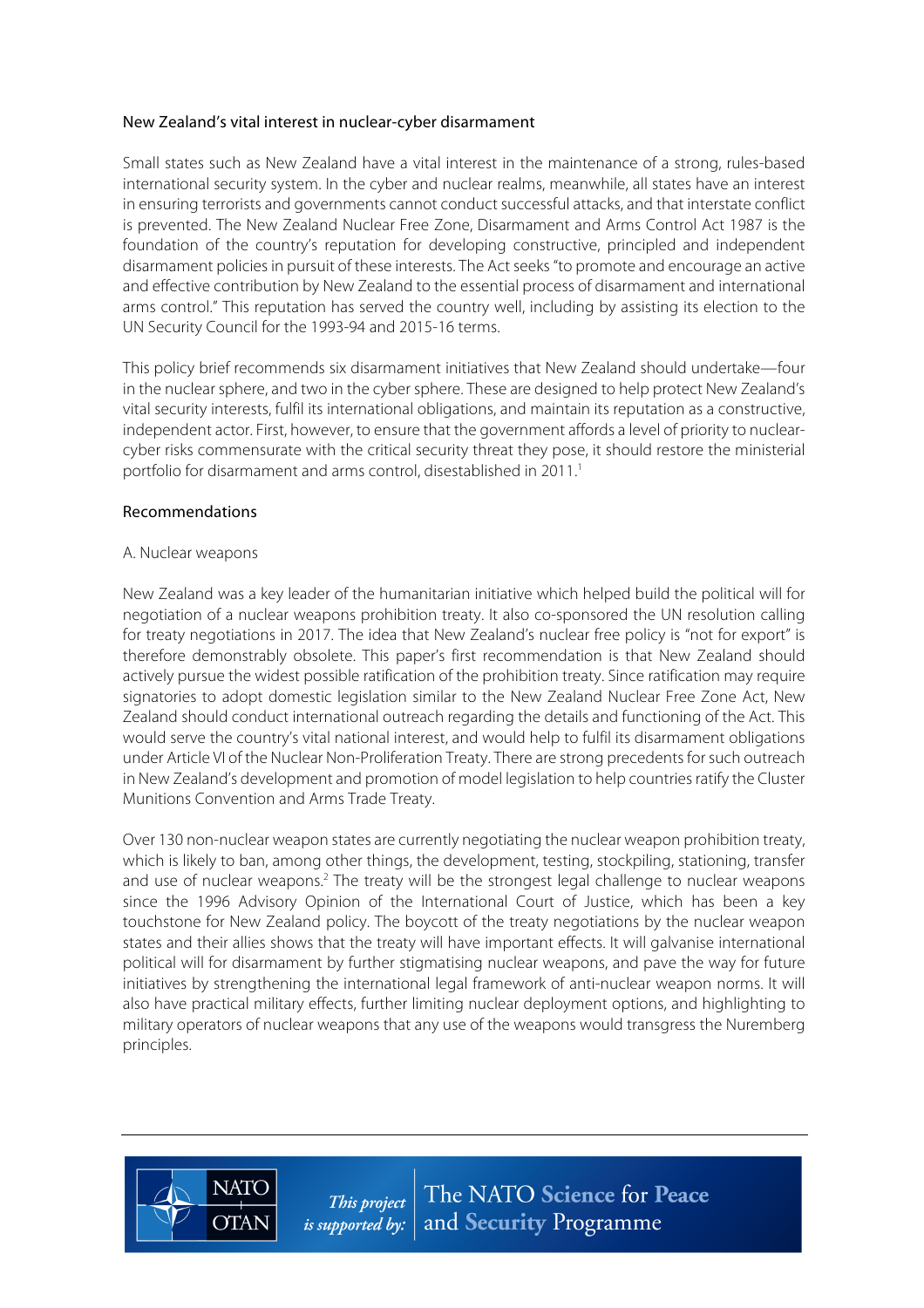For small states like New Zealand, credibility is an essential asset in the pursuit of the national interest. The second recommendation, therefore, is that the New Zealand government immediately begin internal deliberations on how to manage security and diplomatic relations with its "Five Eyes" intelligence gathering partners (Australia, Canada, the United Kingdom and US), once it has signed a treaty which categorically rejects their reliance on nuclear weapons as part of their security strategy. Given the strong international attention to the ban treaty, and New Zealand's promotion of it, ignoring this issue when dealing with its Five Eyes partners would damage New Zealand's credibility.

Third, New Zealand should resume its advocacy of the de-alerting of US and Russian nuclear weapons, an area in which it has a track record of credible advocacy and outreach.<sup>3</sup> Since offensive cyber capabilities further weaken confidence in command and control systems,<sup>4</sup> reducing the operational readiness of nuclear weapons is an essential means of reducing the risk of accidental, unintended or miscalculated nuclear launch.

Finally in the nuclear sphere, the government should address the near total lack of educational resources designed to support the teaching of nuclear (and cyber) disarmament-related issues within the national secondary curriculum. Unless there is a body of secondary graduates with a basic knowledge or interest in the field, the Peace and Disarmament Education Trust<sup>5</sup> is unlikely to be able to fulfil its mandate to provide scholarships for disarmament-related tertiary studies.

### B. Cyber weapons

In the cyber realm, New Zealand's Five Eyes membership produces contrasting dynamics. In this regard, it is highly significant that the US National Security Agency (NSA) is located in the same building and has the same director as US Cyber Command—the agency responsible for offensive cyber operations. Therefore, regular collaboration with the NSA threatens to undermine New Zealand's perceived foreign policy independence and makes the country a more likely target of cyberattack. On the other hand, New Zealand's 75-year collaboration with the Five Eyes network meansthat both politically and technically, it is well placed to play a bridging role as a knowledgeable, credible advocate for cyber arms control. New Zealand should pursue two initiatives to develop this bridging role.

Domestically, New Zealand should strengthen the legal basis of its disarmament policies by legislating to ban offensive cyber weapons and any support for them. Taking inspiration from the Nuclear Free Zone Act, it should include extraterritorial jurisdiction over government agents.

Internationally, New Zealand should seek to establish a core group of countries (like the New Agenda Coalition in the nuclear sphere) to advocate for controls on offensive cyber capabilities. Through this group, New Zealand should promote awareness of the potential for mass destruction events due to the vulnerability to cyberattack of nuclear weapons command and control systems, and nuclear industrial control systems. Given the embryonic nature of international law in this field and the inherently dual use nature of cyber capabilities, the group could begin by precipitating discussion of how to define the terms "offensive cyber weapon" and "cyber disarmament."

## Conclusion

**NATO** 

**OTAN** 

Developments in cyberspace vastly expand and complicate nuclear risks arising from the actions of state and non-state actors. New Zealand has a vital national interest in mitigating such risks, and is

> The NATO Science for Peace This project *is supported by:*  $|$  and **Security** Programme